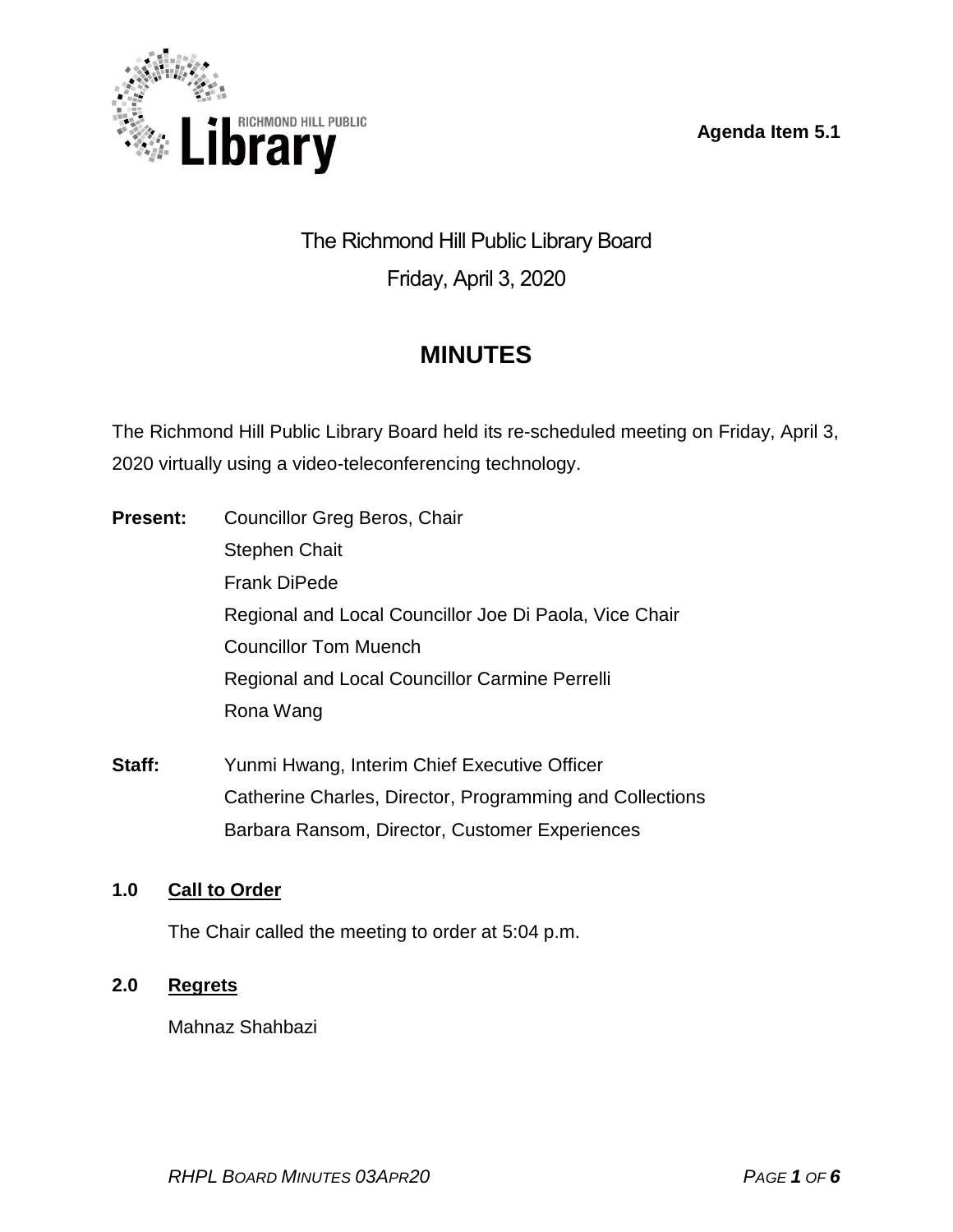#### **3.0 Adoption of Agenda**

**Motion:**

20:26

### **Moved By:**

R. Wong

# **Seconded by:**

Councillor J. Di Paola

**THAT** the Agenda of April 3, 2020 be adopted.

# **CARRIED**

# **4.0 Disclosure of Pecuniary Interest and the General Nature Thereof**

There were no disclosures of pecuniary interest.

### **5.0 Minutes**

- **5.1 Library Board Minutes – Feb 25, 2020**
- **5.2 Library Board Minutes – Mar 13, 2020**

**Motion:**

20:27

# **Moved By:**

Councillor J. Di Paola

# **Seconded by:**

Councillor T. Muench

**THAT** the Minutes of Feb 25, 2020 and Mar 13, 2020 be adopted

# **CARRIED UNANIMOUSLY**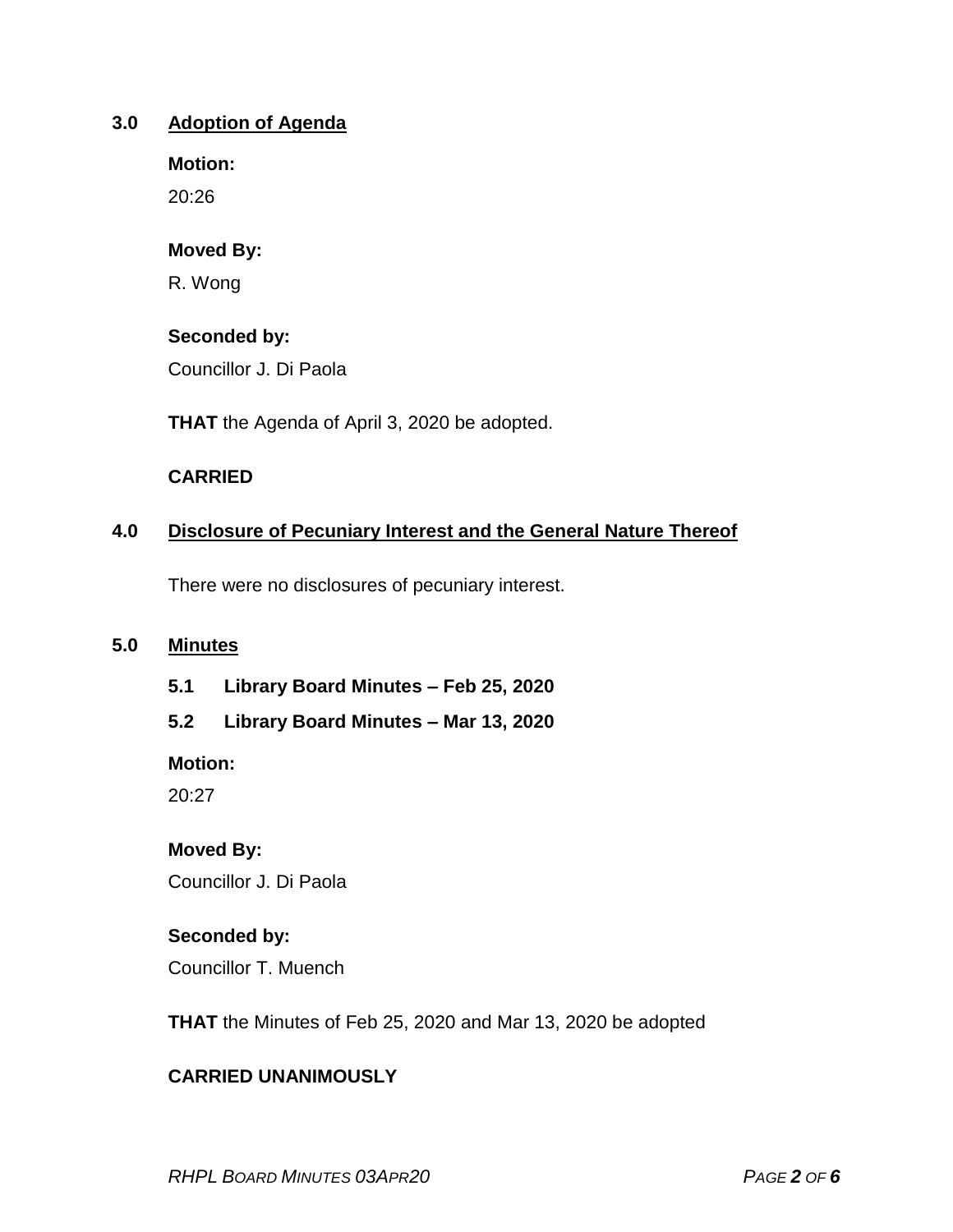#### **6.0 Correspondence**

#### **6.1 Request from York Region Emergency Operations Control Group**

#### **Motion:**

20:28

#### **Moved By:**

R. Wong

#### **Seconded by:**

Councillor J. Di Paola

**THAT** the correspondence from York Region Emegency Opeartions Control dated March 30, 2020 be received and the board accepts the request to use the Central Library as a potential COVID-19 assessment centre.

### **CARRIED UNANIMOUSLY**

#### **6.2 Library Journal Article: Canadian Libraries Respond to COVID-19**

#### **Motion:**

20:29

### **Moved By:**

R. Wong

#### **Seconded by:**

S. Chait

**THAT** the article be received for information.

### **7.0 Reports**

Accessible documents can be accessed through the  $RHPL$  website  $>$  Your Library [> About Us > Library](https://www.rhpl.ca/your-library/about-us/library-board) Board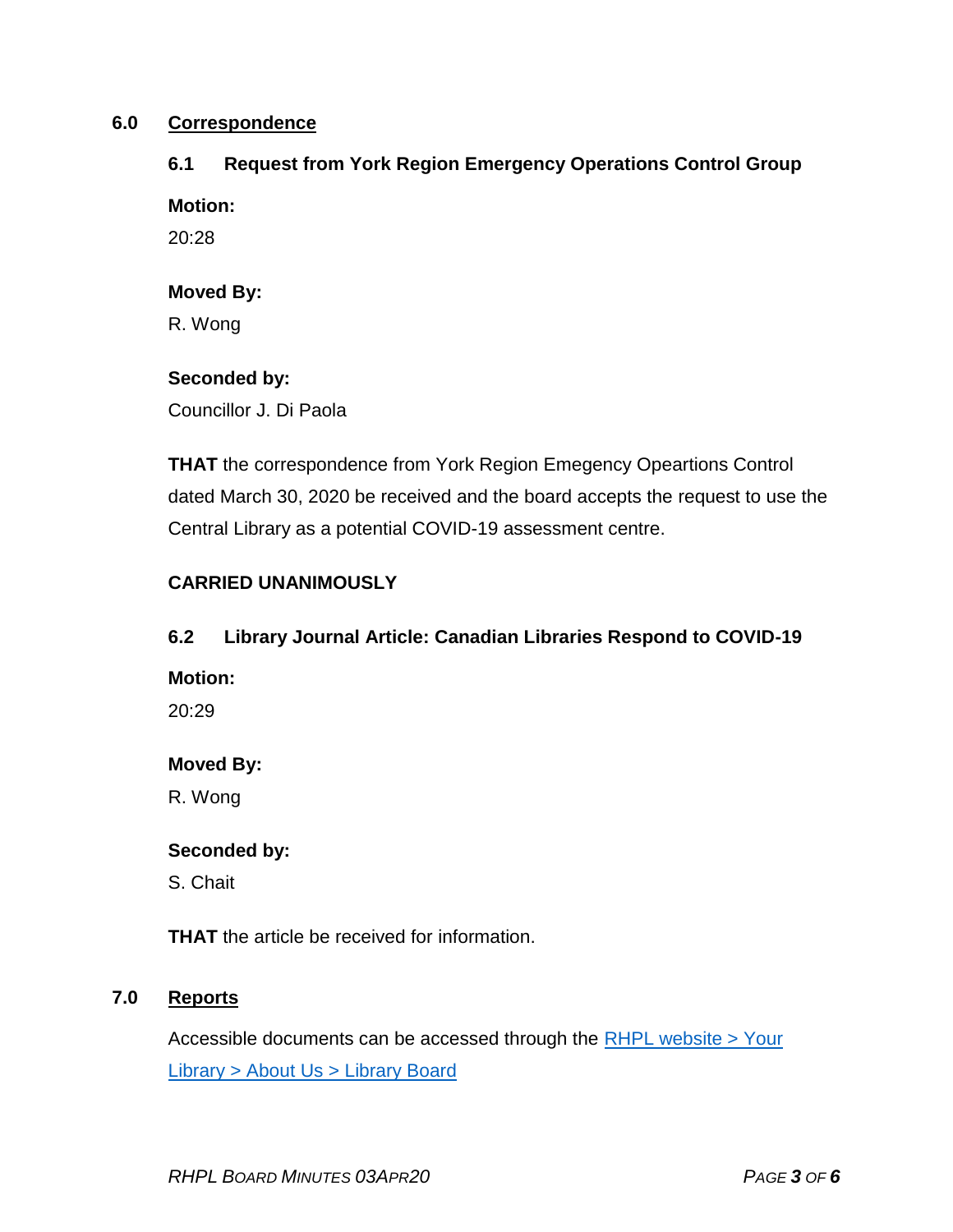# **7.1 Report on RHPL's Response to COVID-19**

**Motion:** 

20:30

# **Moved By:**

Councillor J. Di Paola

# **Seconded by:**

Councillor T. Muench

**That** the *Report on RHPL's Response to COVID-19* dated April 3, 2020 be received; and

**That** the Library locations remain closed to the public until there is further direction from the municipality and the province; and

**That** the *Working Assumptions* as outlined under section 5.0 in the report be approved.

### **CARRIED UNANIMOUSLY**

### **7.2 Circulation Policy Report**

**Motion:** 

20:31

### **Moved By:**

S. Chait

### **Seconded by:**

Councillor C. Perrelli

**That** the *Circulation Policy Report* dated April 3, 2020 and the recommended changes to the Policy be approved and become effective immediately.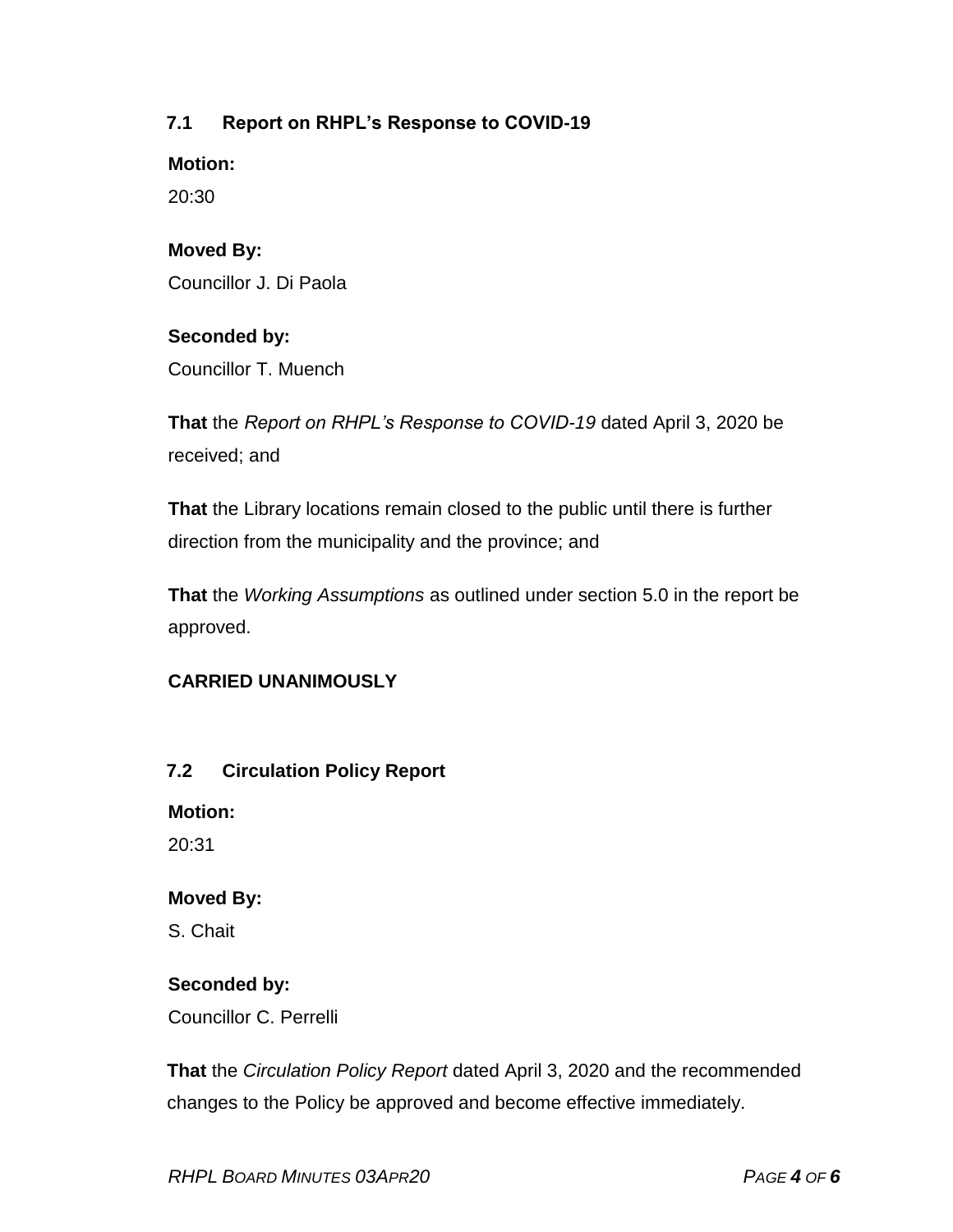**That** the Board refers to staff to investigate a method of online address verification for library cards

# **CARRIED UNANIMOUSLY**

#### **8.0 New Business**

#### **9.0 Member Announcements**

9.1 CEO hiring process

Board Chair G. Beros and S. Chait explained the progress made in the CEO recruitment process.

#### **10.0 Date of Next Meeting**

The next Regular Meeting of the Library Board will be held on: **Tuesday, May 26, 2020 at 7:30 p.m. Location to be confirmed.**

#### **11.0 Adjournment**

**Motion:**

20:32

# **Moved By:**

Councillor C. Perrelli

### **Seconded by:**

Councillor J. Di Paola

**THAT** the meeting be adjourned at p.m.

### **CARRIED UNANIMOUSLY**

Respectfully submitted,